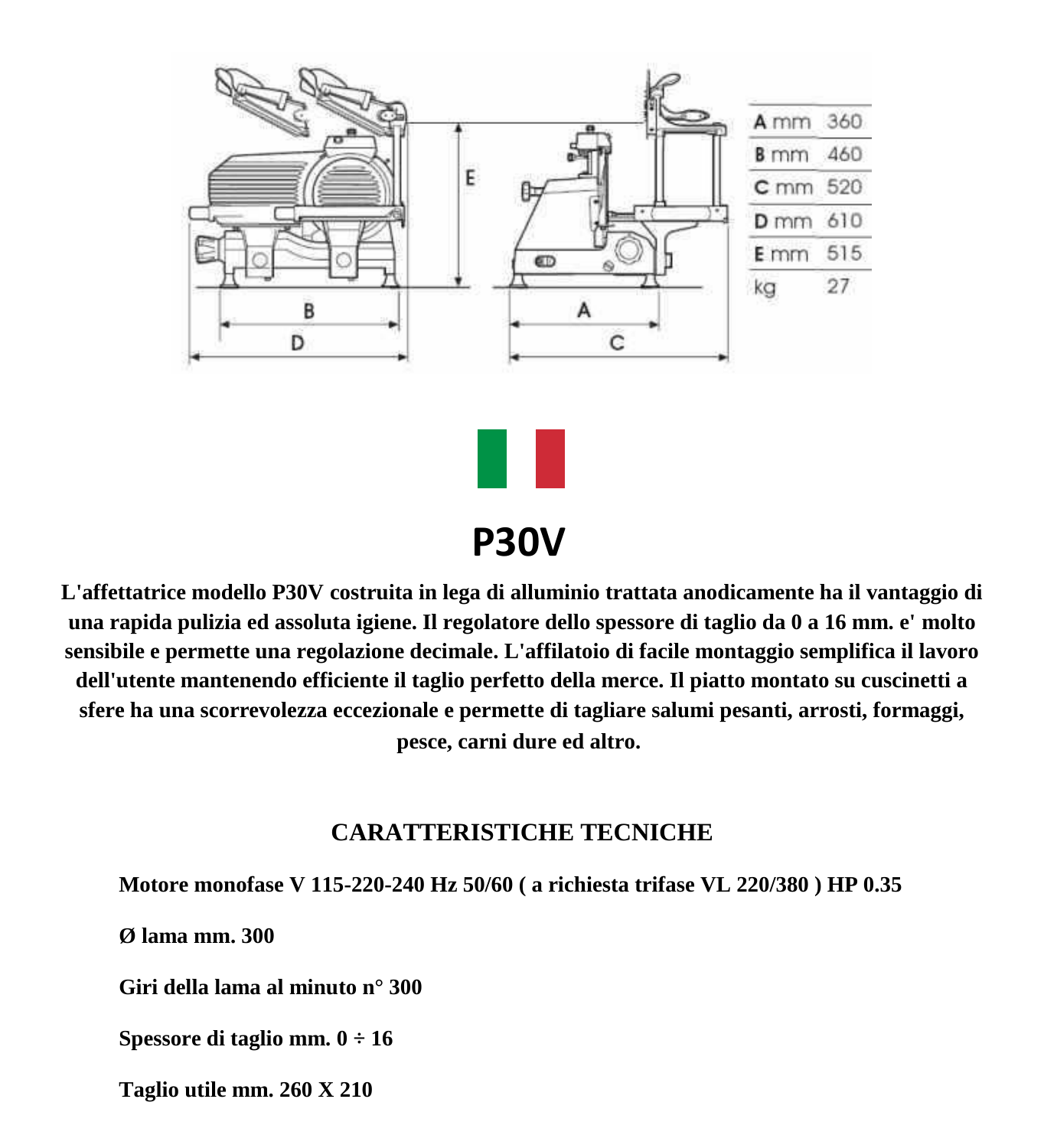

 **P30V**

**The slicing machine mod. P30V, made of oxidised aluminium alloy, has the advantage of an easy cleaning and is very hygienic. The cutting thickness from 0 to 16 mm., with lighted adjusting knob, is very sensitive and allow you even a decimal adjustement. The easy and precise sharpening set makes the work of the users easiers by keeping the edge of the blade always sharp, for a very good cut of food. The carriage, running on ball bearings, has an exceptional fluency and you can cut also heavy sausages, roastbeef, cheese, fish, hard meat.**

### **TECHNICAL SPECIFICATIONS**

**Single phase motor V 115-220 240 Hz 50/60 ( three-phase 220/380 V on request ) HP 0.35**

**Blade Ø mm. 300**

**R.p.m. of the blade 300**

**Thickness mm. 0 ÷ 16**

**Utilizable cutting mm. 260 X 210**